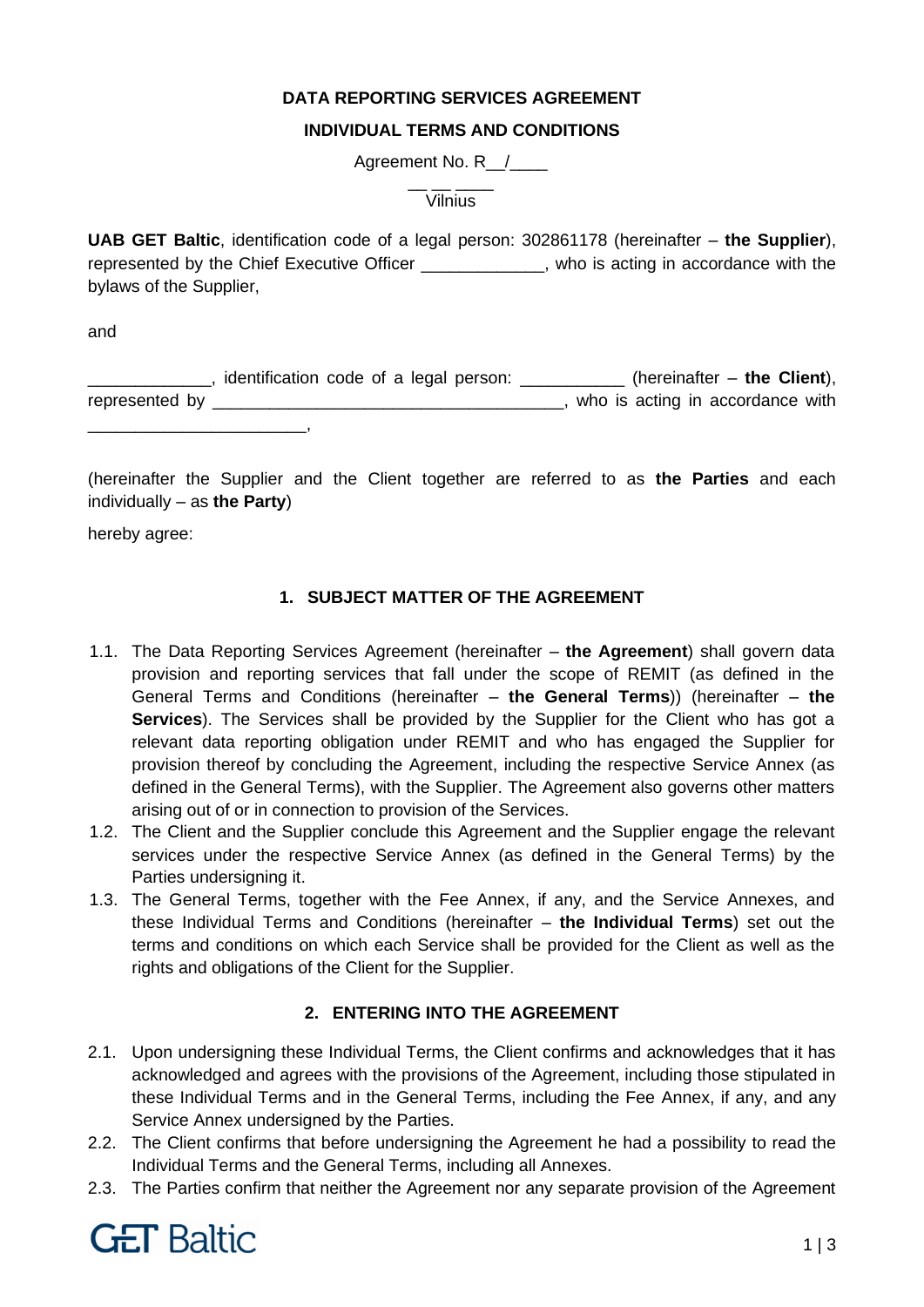can be deemed as unreasonably giving any Party unfair advantage. The terms and conditions of the Agreement shall be interpreted according to their true meaning and not for the benefit of one of the Parties.

# **3. LEGAL DETAILS AND REPRESENTATIVES OF THE PARTIES. SIGNATURES**

3.1. Addresses and legal details of the Parties.

| The Supplier:      |                                                      |
|--------------------|------------------------------------------------------|
| Company name       | <b>UAB GET Baltic</b>                                |
| Company code       | 302861178                                            |
| VAT code           | LT100007135010                                       |
| <b>Address</b>     | Geležinio Vilko st. 18A, LT-08104 Vilnius, Lithuania |
| Telephone          | +370 5 236 0000                                      |
| Email              | info@getbaltic.com                                   |
| Bank name          | AB SEB bank                                          |
| Bank code          | 70440                                                |
| Bank account no.   | LT477044060007849656                                 |
| <b>The Client:</b> |                                                      |
| Company name       |                                                      |
| Company code       |                                                      |
| VAT code           |                                                      |
| <b>Address</b>     |                                                      |
| Telephone          |                                                      |
| Email              |                                                      |
| Bank name          |                                                      |
| Bank code          |                                                      |
| Bank account no.   |                                                      |

3.2. Other information about the Client necessary for providing Services.

ACER registration code: \_\_\_\_\_\_\_\_\_\_\_\_

3.3. Contact persons of the Parties.

| <b>Contact person of the Supplier:</b> |  |
|----------------------------------------|--|
| Name and Surname                       |  |
| Position                               |  |
| Mobile phone                           |  |
| Email                                  |  |
| <b>Contact person of the Client:</b>   |  |
| Name and Surname                       |  |
| <b>Position</b>                        |  |
| Mobile phone                           |  |
| Email                                  |  |